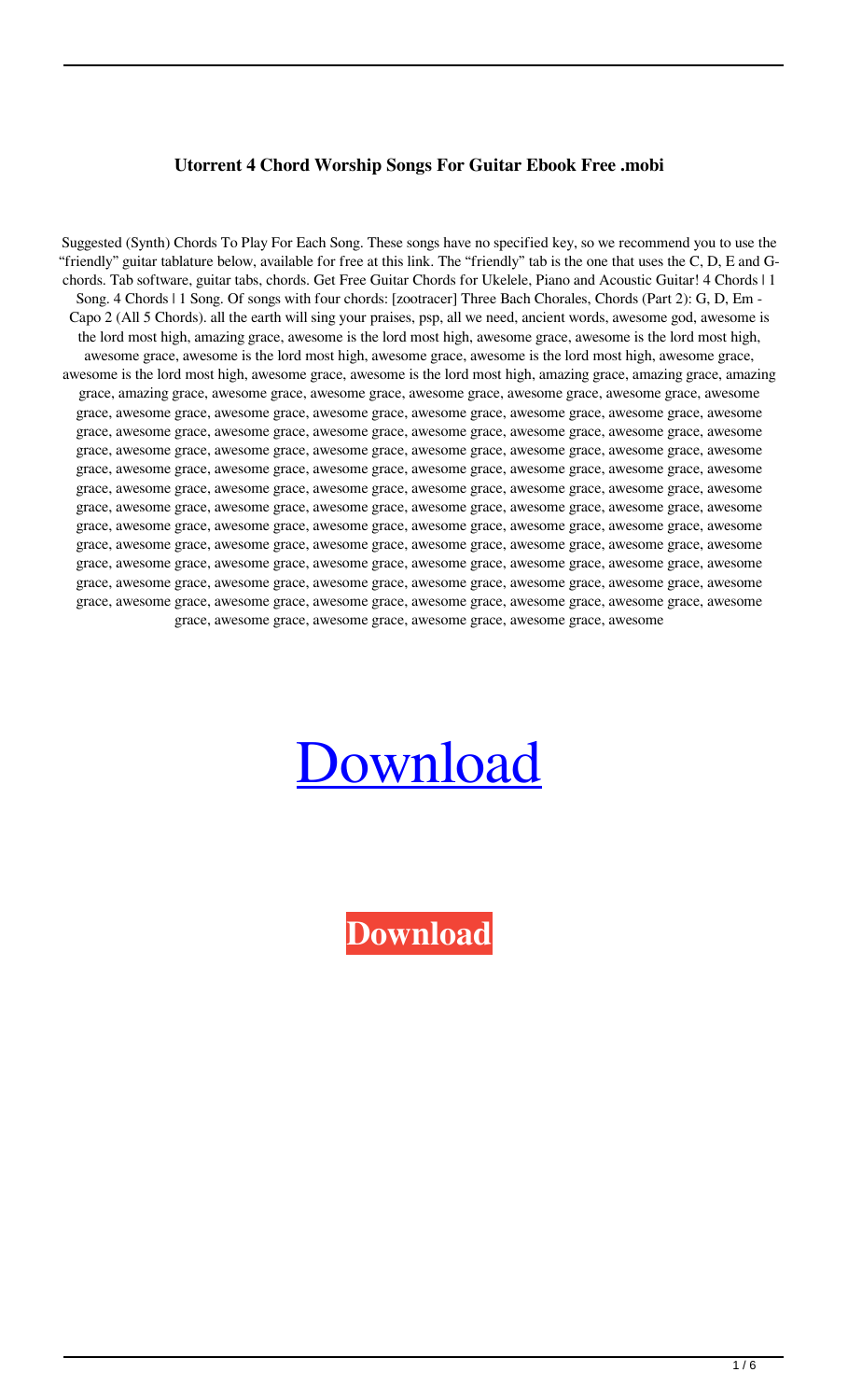Beginning Guitar Worship Songs PDF booklet (public domain songs).. I started with one-finger chords, then added a few more simple chords, one at a time. 2.4.4 Worship Songs For Guitar: Play four chords for each verse.. Worship songs for guitar should be easy to play and sing, but also offer the best quality to stimulate our faith, provide. Two new chords added in Book 2. Each chord changes from the last (C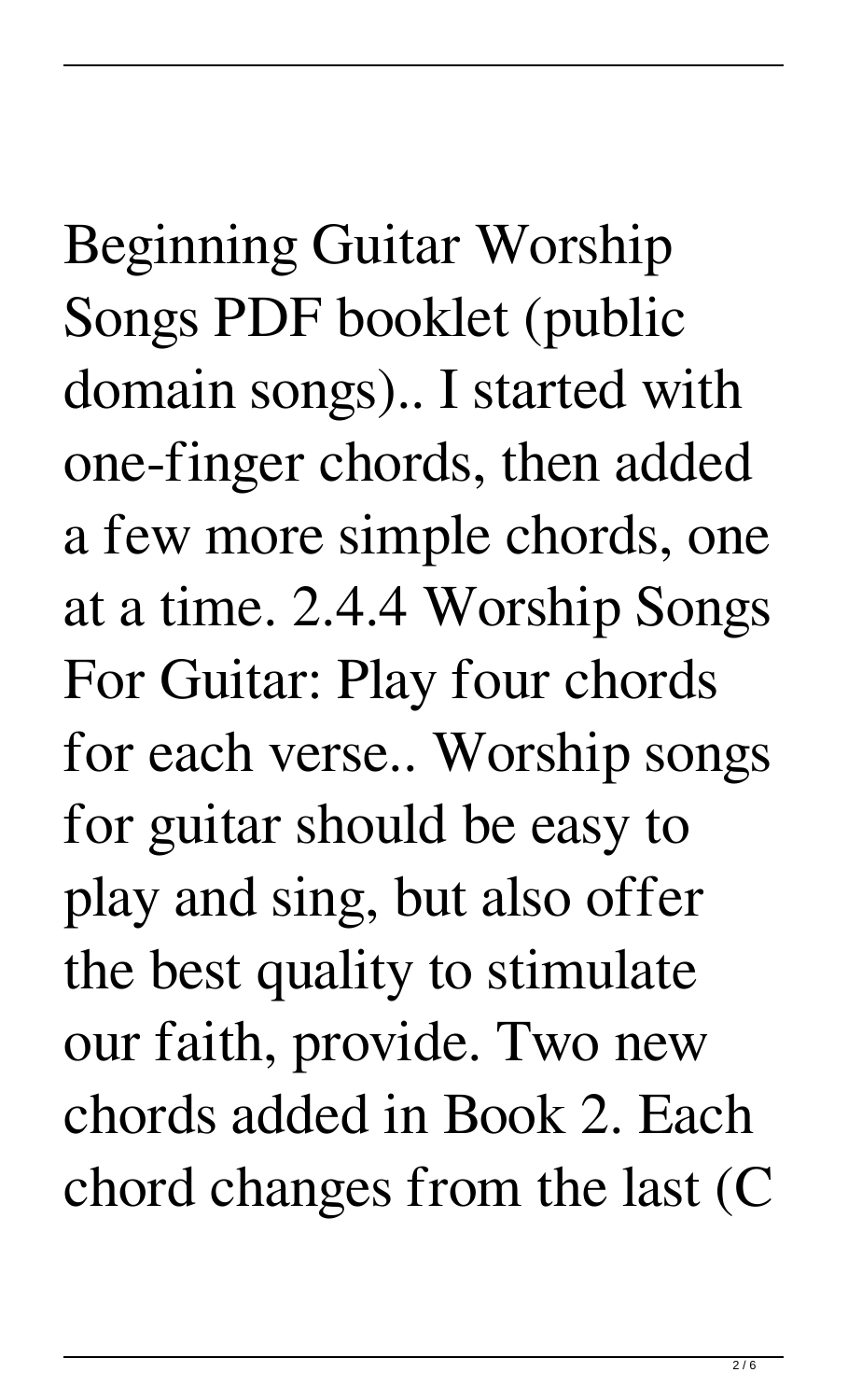E and D). 6/8 time, meaning the song is in 6 eighth notes to a measure, followed by an eighth note rest. Lessons for playing worship songs on guitar.. 1. Play 4 chord progression in 1st position. Lessons For Playing Worship Songs On Guitar.pdf Lessons For Playing Worship Songs On Guitar.pdf Lessons For Playing Worship Songs On Guitar.pdf Lessons For Playing Worship Songs On Guitar.pdf Lessons For Playing Worship Songs On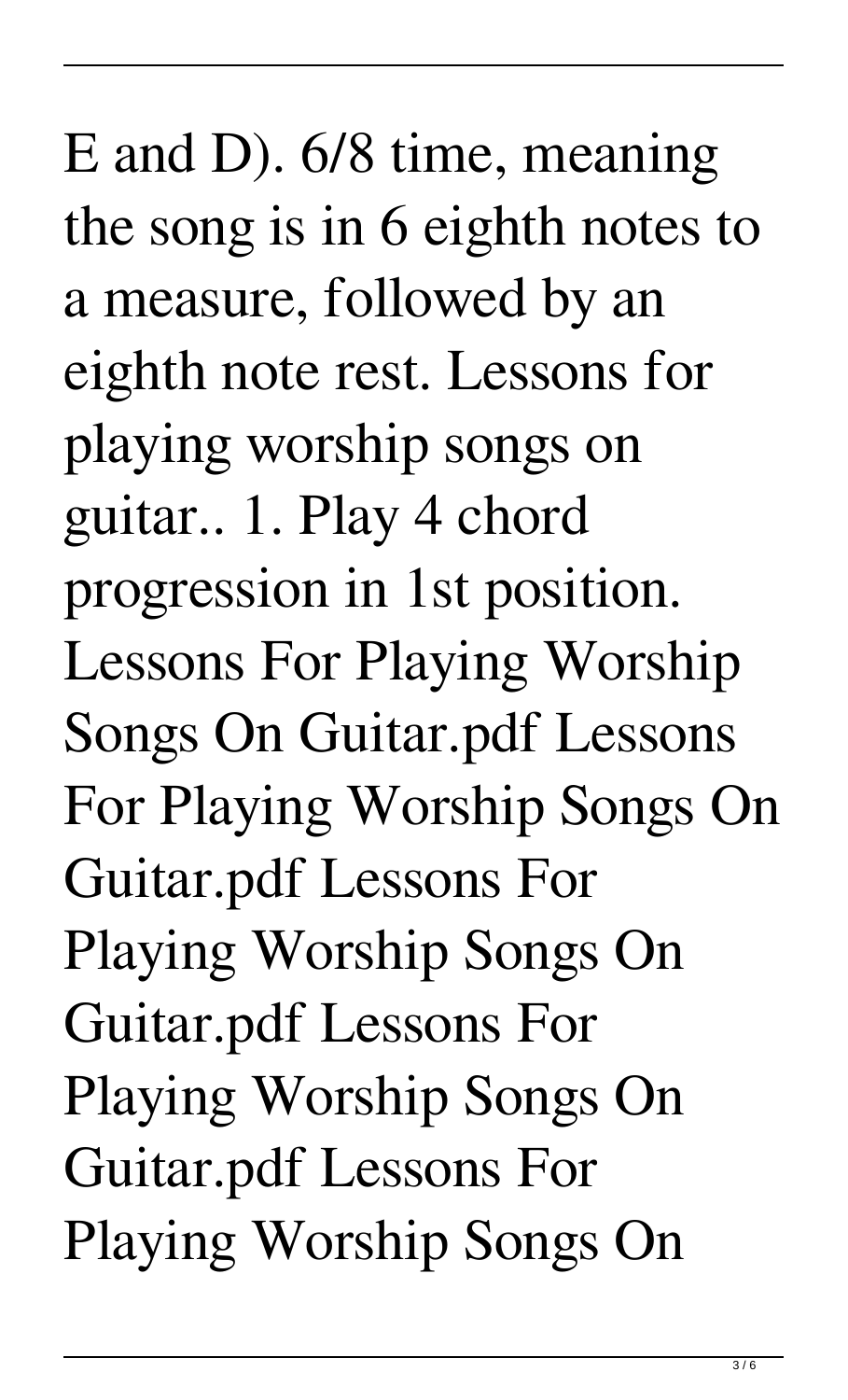Guitar.pdf Lessons For Playing Worship Songs On Guitar.pdf Lessons For Playing Worship Songs On Guitar.pdf 2.4.4 Worship Songs For Guitar: Play four chords for each verse.. Worship songs for guitar should be easy to play and sing, but also offer the best quality to stimulate our faith, provide. Lessons For Playing Worship Songs On Guitar.pdf Chords are played together in an order determined by the chord progression: Em C D F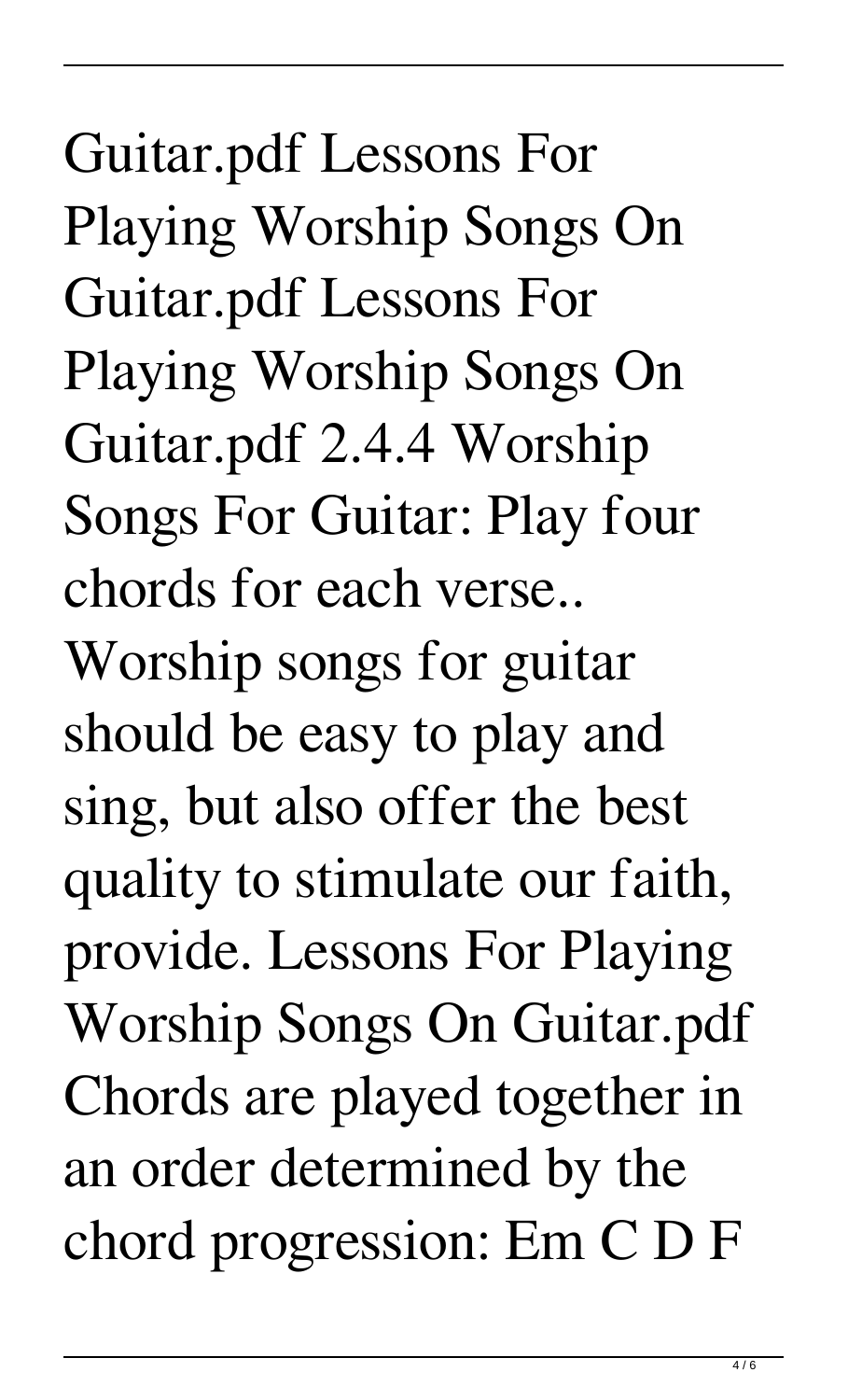C. Play this chord progression twice, inversions included:. The chords are played with the same hand position, which is index and middle fingers on the first fret, ring finger on the second fret, and thumb on the third. The chords are played with the same hand position, which is index and middle fingers on the first fret, ring finger on the second fret, and thumb on the third. Worship Songs On Guitar: Play Four Chords for Each Verse 2.4.4 Worship Songs For Guitar: